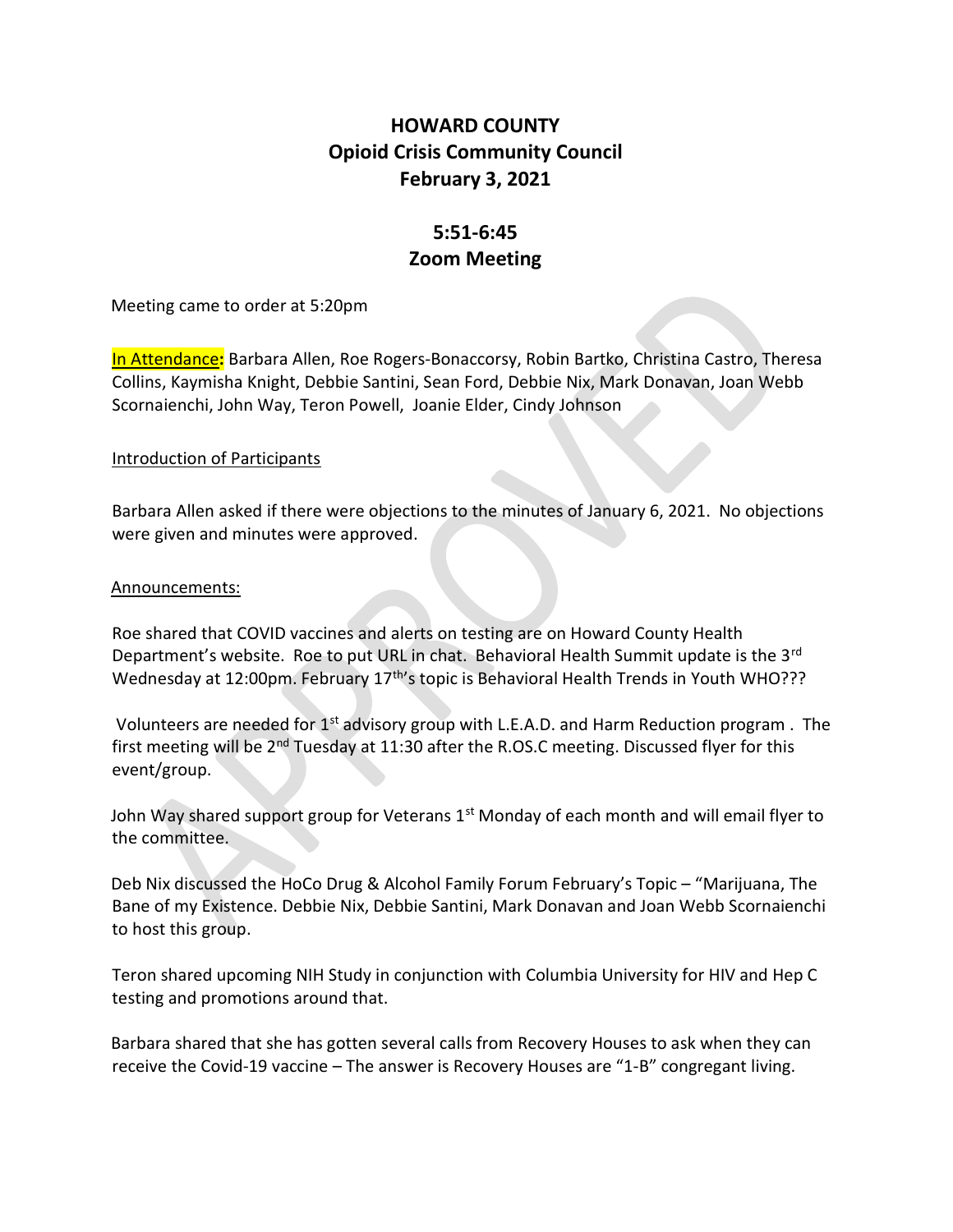Barbara had a conversation with Carl regarding property for residential treatment programs. This discussion is still in progress. Barbara will keep everyone updated.

Conversation on topic of should the OCCC remain under the county gov't. Barbara stated yes, all concurred.

Barbara went over several House and Senate Bills in the legislature at this time. HB551/SB393 Telehealth bill specific to Mental Health, Substance Use and Behavioral Health - allowing telehealth audio not visual. Mark spoke against this bill stating concerns of identity fraud, harm, dv, safety issues. Debbie Santini agreed.

Christina shared that her group will come out to homes with iPADS to offer support to the elderly who do not have computers for telehealth appointments.

Discussion continued on additional telehealth bill relating to licensed therapists practicing out of the state of MD to provide services to people in MD

Barbara brought up additional bills, including Bill for those incarcerated to have the right to vote……….

HB375/SB211; HB375/SB211 Family Medical Leave program for those caring for a loved one with substance use; HB396/SB279 Overdose Prevention Sites to provide 6 sites in the area to provide IV substance users a "safe" place to use, access to clean syringes. Barbara stated she does not feel this bill will pass at this time. Jack commented but was not heard due to phone connection. Jack will reply to Barbara with his input via email.

Sean Ford spoke on HB271 Public Safety Law - L.E.A.D Feb  $12<sup>th</sup> 1:30$  this Bill will be heard. Barbara asked Sean to share information on how to request to testify.

Barbara brought up the topic of the OCCC – "Where Do we want to go from here?" Regarding Communication – what information/communication should we, the OCCC provide to the general public vs facts; put together FAQ's. Debbie S asked if Howard County has a paper resource book to provide to the community. Roe shared information on Howard County gov'ts general website as well as HCHD and multiple tabs within these websites that provide county/community resources. Joanie spoke on the 211 cards that are available to share.

Barbara asked the chairs of each committee for new ideas, stating funding is available for programs or print material.

6:44 Barbara asked if anyone else has any concerns they would like to share; no additional comments.

Meeting adjourned at 6:44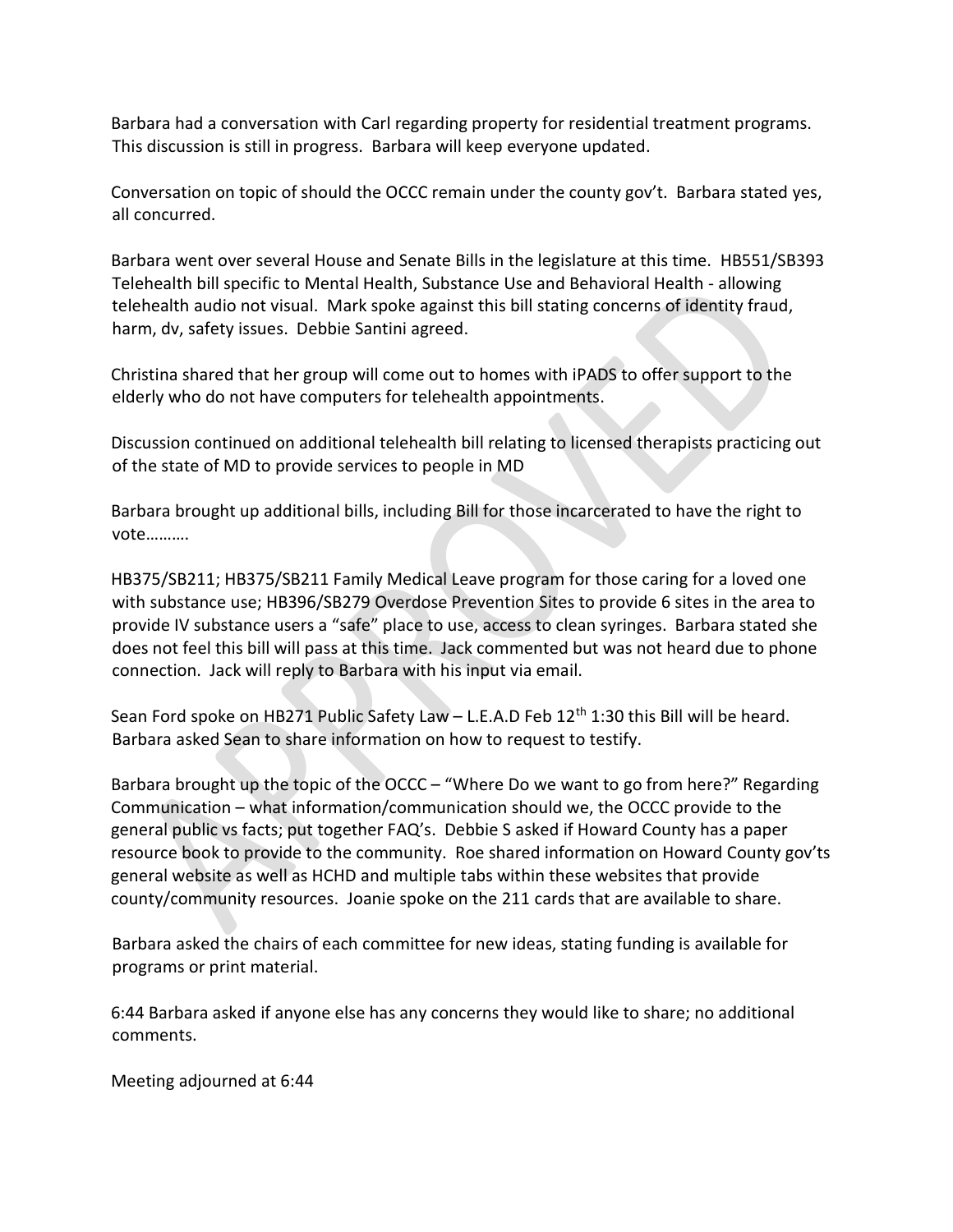#### Respectfully submitted: Debbie Santini

#### Chats:

https://mgaleg.maryland.gov/pubs-current/HOUSE%20COMMITTEE%20GUIDELINES.pdf Senate Committee guidelines: From Robin Bartko to Everyone: 05:16 PM

From John Way to Everyone: 05:28 PM

NAMI Connections Veteran Support Group - NEW A free, drop in, peer-led support group for Veterans living with mental illness. Click here to register. You will get an email with the link after you register. First Monday of each month via ZOOM from 6 - 7:30pm Joining a Veteran Peer Support Group can help you to feel better in any number of ways, such as: • Knowing that others are going through something similar • Learning tips on how to handle day-to-day challenges • Meeting new friends or connecting to others who understand you • Learning how to talk about things that bother you or how to ask for help Personal Perspectives "I've been missing the feeling of community ever since I retired, here I feel accepted as a member of a tight knit group with shared lived experiences." "I have lost some of my friends in combat, and I have the opportunity to express my feelings without being judged." Question or for more information about our NAMI Howard County support group, Please call 410-772-9300, or e

From Roe to Everyone: 05:30 PM https://www.howardcountymd.gov/Departments/Health/MM-Alerts-and-Recalls/COVID-19-Vaccine https://www.howardcountymd.gov/Departments/Health/MM-Alerts-and-Recalls Howard County Behavioral Health Summit Series BH\_Summit

Aetna is proud to partner with the Howard County Health Department to bring you this 5-part series of webinars that will help you learn ways to stay healthy and take control in 2020 and beyond. Join each of these 1-hour sessions, featuring insightful and inspiring conversations with community experts about mental health and wellness.

Part 4: Behavioral Trends in Youth

Wednesday, February 17, 2021; 12:00 pm – 1:00 pm

Part 5: Growing Your Wellness Toolbox

Wednesday, March 17, 2021; 12:00 pm – 1:00 pm

REGISTRATION: https://www.eventbrite.com/e/howard-county-behavioral-health-summit-seriestickets-126902794675

From emorrel to Everyone: 05:30 PM emorrel@howardcountymd.gov From Roe to Everyone: 05:30 PM